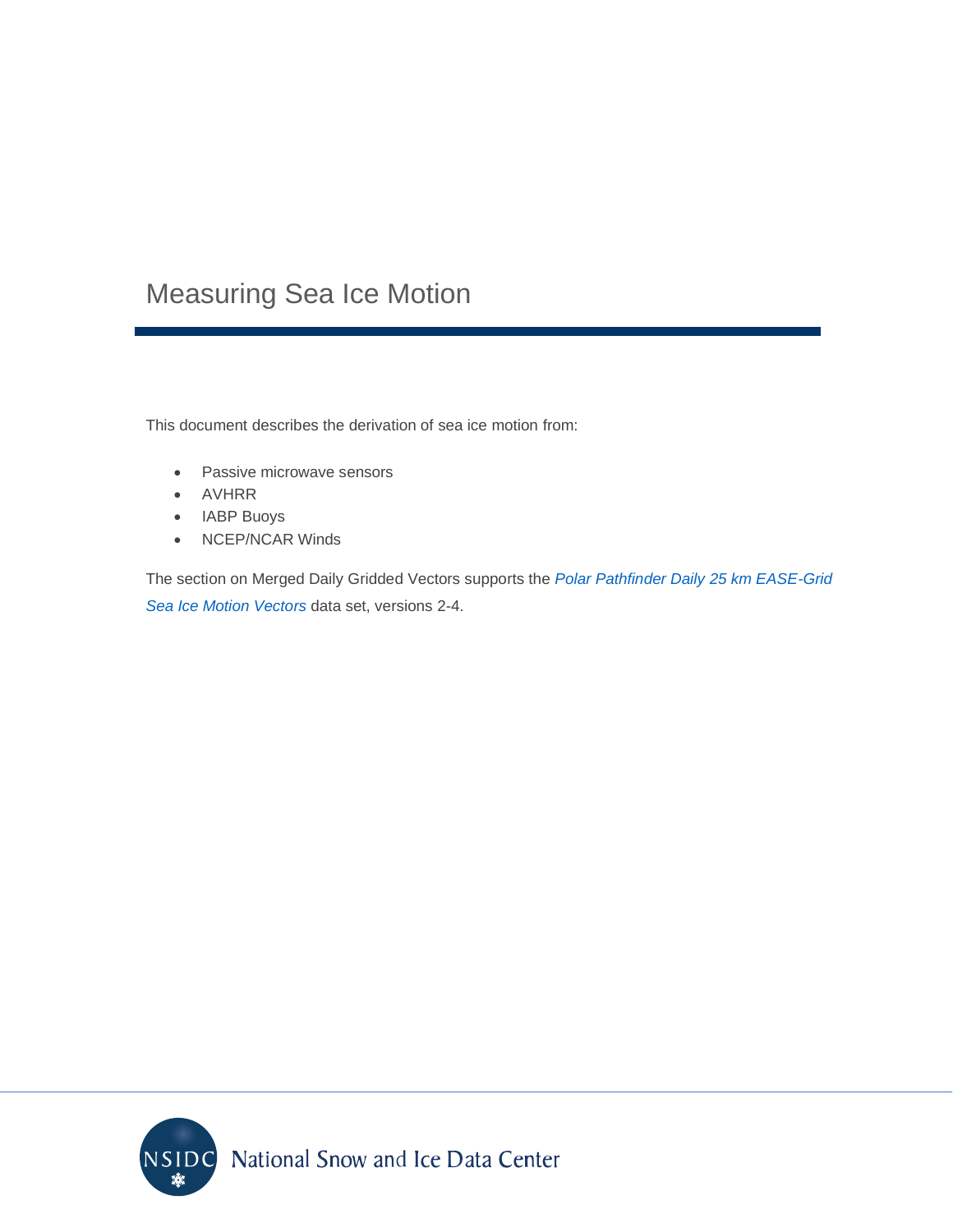## **TABLE OF CONTENTS**

|                |       | ICE MOTION FROM PASSIVE MICROWAVE: SMMR, SSM/I, SSMIS, AND AMSR-E 2 |  |  |  |  |
|----------------|-------|---------------------------------------------------------------------|--|--|--|--|
| 1.1            |       |                                                                     |  |  |  |  |
| 1.2            |       |                                                                     |  |  |  |  |
| 1.3            |       |                                                                     |  |  |  |  |
| $\mathcal{P}$  |       |                                                                     |  |  |  |  |
| 2.1            |       |                                                                     |  |  |  |  |
| 2.2            |       |                                                                     |  |  |  |  |
| 3              |       |                                                                     |  |  |  |  |
| 3.1            |       |                                                                     |  |  |  |  |
| 3.2            |       |                                                                     |  |  |  |  |
| $\overline{4}$ |       |                                                                     |  |  |  |  |
| 4.1            |       |                                                                     |  |  |  |  |
| 4.2            |       |                                                                     |  |  |  |  |
| 5              |       |                                                                     |  |  |  |  |
| 5.1            |       |                                                                     |  |  |  |  |
|                | 5.1.1 |                                                                     |  |  |  |  |
|                | 5.1.2 |                                                                     |  |  |  |  |
| 5.2            |       |                                                                     |  |  |  |  |
| 5.3            |       |                                                                     |  |  |  |  |
| 6              |       |                                                                     |  |  |  |  |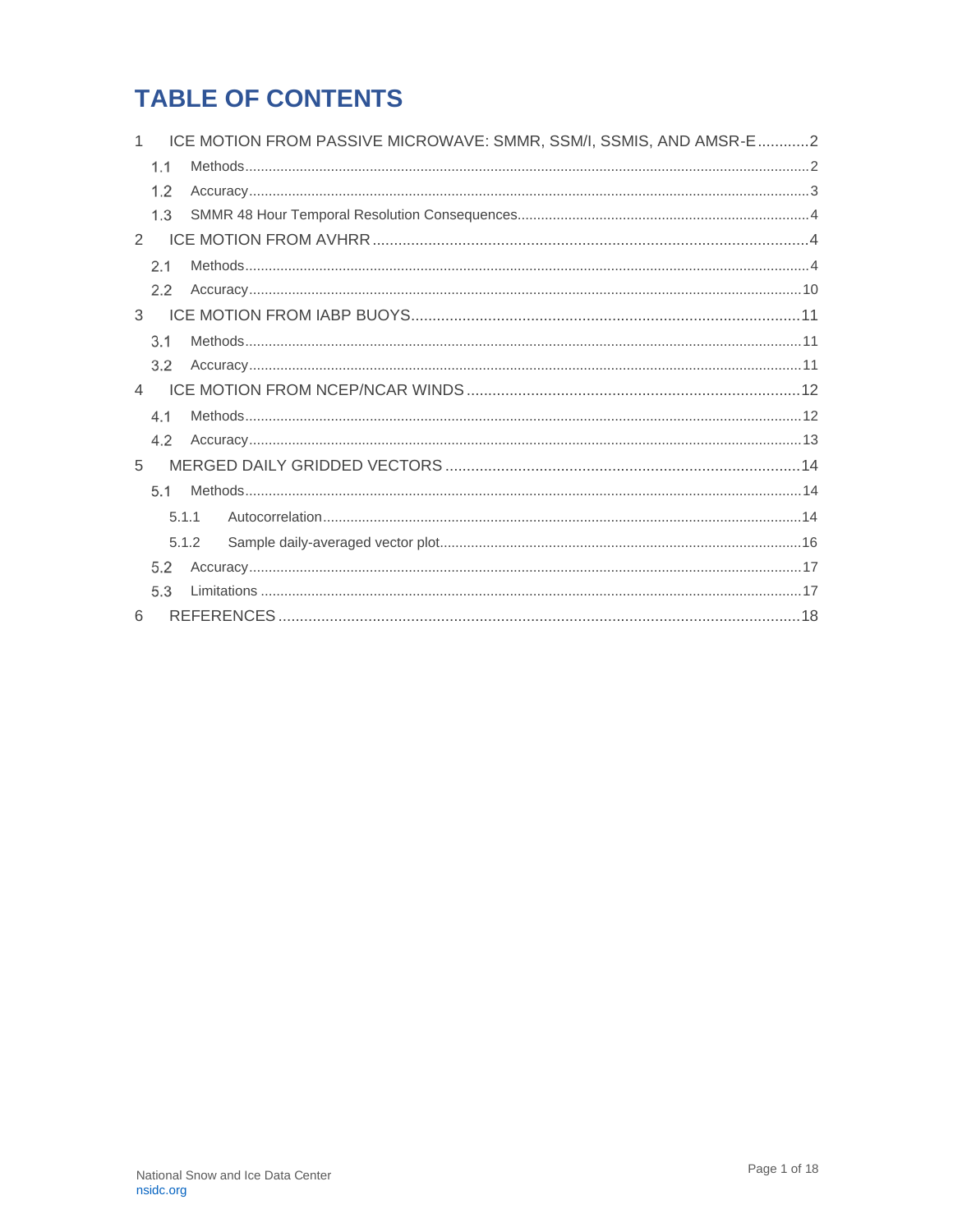## <span id="page-2-0"></span>1 ICE MOTION FROM PASSIVE MICROWAVE: SMMR, SSM/I, SSMIS, AND AMSR-E

#### <span id="page-2-1"></span>1.1 Methods

The SMMR, SSM/I, SSMIS, and AMSR-E data are re-projected from a polar stereographic projection to a corresponding 25 km EASE-Grid projection. All images are 24-hour composites of all available passes except for SMMR which only has data available every 48 hours. See the "Accuracy" section below for a discussion of the consequences of this. The images cover sea ice areas of both polar regions completely.

The SMMR, SMM/I, SSMIS, and AMSR-E passive microwave instruments have differing channel frequencies, resolutions, and temporal coverage. Detection of ice displacement in passive microwave data were achieved with maximum cross correlation (MCC) techniques described in Emery et al. (1995). The MCC methods were applied to the two SMMR images (37H GHz and 37V GHz channels), the four SSM/I images (37H GHz, 37V GHz, 85H GHz, and 85V GHz channels), the four SSMIS images (37H GHz, 37V GHz, 91H GHz, and 91V GHz channels), and one AMSR-E image (89V). Fowler compared 10 x 10 pixel rectangular subsets of the same spatial locations between two consecutive days and chose the location with the best correlation coefficient. The change in location is considered the ice displacement, which allows ice motion to be calculated. This method applies to each of the channels for each of the four passes.

Because there are two different channels, a higher frequency and lower frequency, used from the SSM/I and SSMIS instruments, the vectors from the two channels are merged together, with vectors available for both frequencies in most cases. The precision of the vectors from the 85 GHz channel is better than that from the 37 GHz channel; however, periods of high water vapor affect 85 GHz more than 37 GHz; so the ability to track ice is reduced. Vectors from 85 GHz are preferable. In cases where 85 GHz and 37 GHz vectors overlap, the 37 GHz vector is removed.

Figure 1 shows a sample of sea ice motion vectors derived from the SSM/I sensor.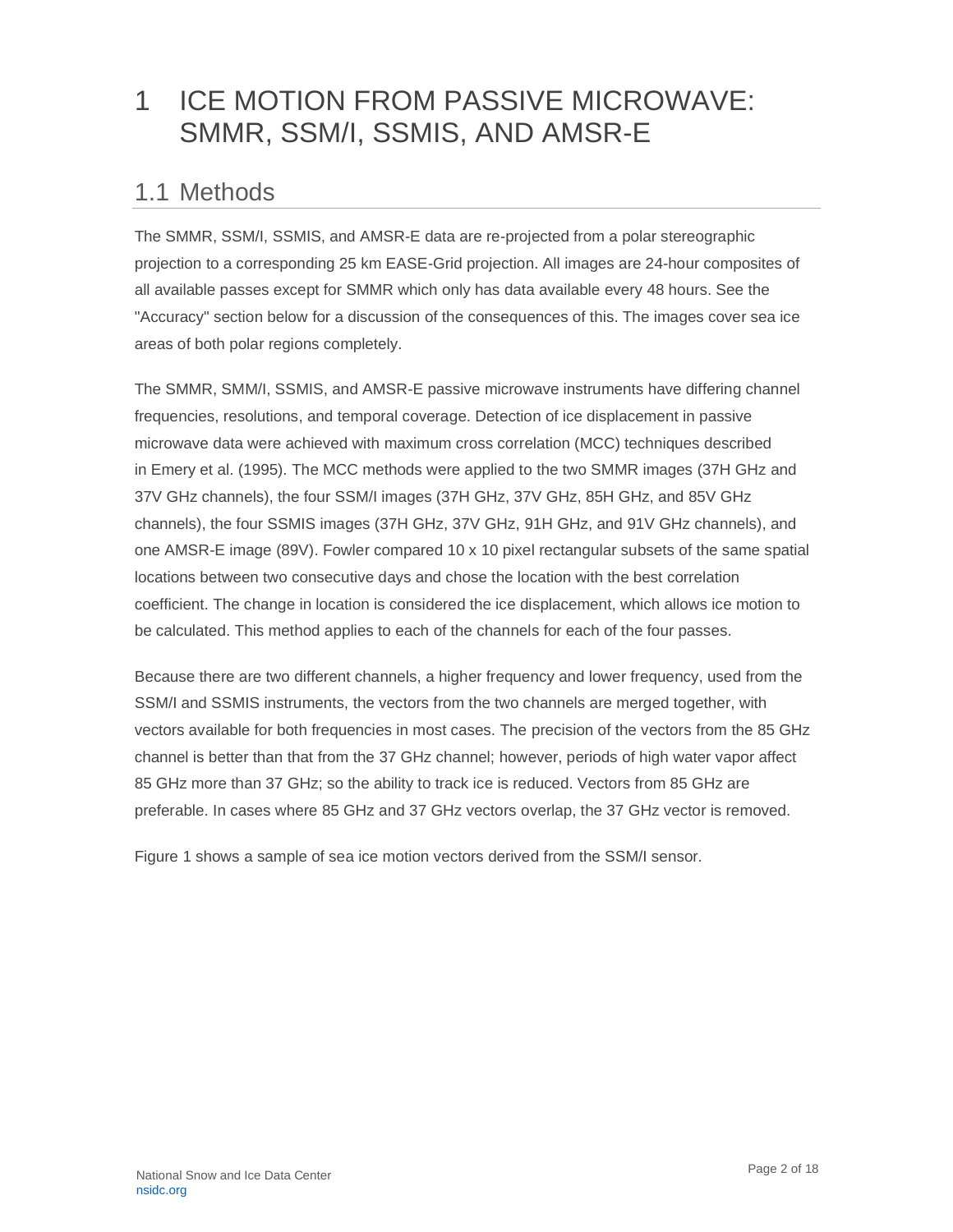

Figure 1. Daily-averaged sea ice motion vectors derived from SSM/I on 20 April 2000

### <span id="page-3-0"></span>1.2 Accuracy

Direct comparisons between the more accurate buoy measurements and vectors derived from passive microwave data are difficult due to time differences. The SMMR data are composites over two days, and the data from the other sensors are composites over a 24-hour period. Each pixel in an image may contain information from more than one orbit, and each pixel represents the composite motion of ice within the pixel area, while buoy motion tracks the drift of a specific ice floe or patch of ice. With these problems in mind, vectors derived from passive microwave imagery were compared with those from buoy data.

For 85 GHz data, there were 74,381 pairs of buoy and SSM/I vectors that were less than 50 km apart. The mean difference in the u component was -0.05 cm/sec with a Root Mean Square (RMS) error of 4.16 cm/sec. The mean difference in the v component was 0.39 cm/sec with an RMS error of 4.23 cm/sec.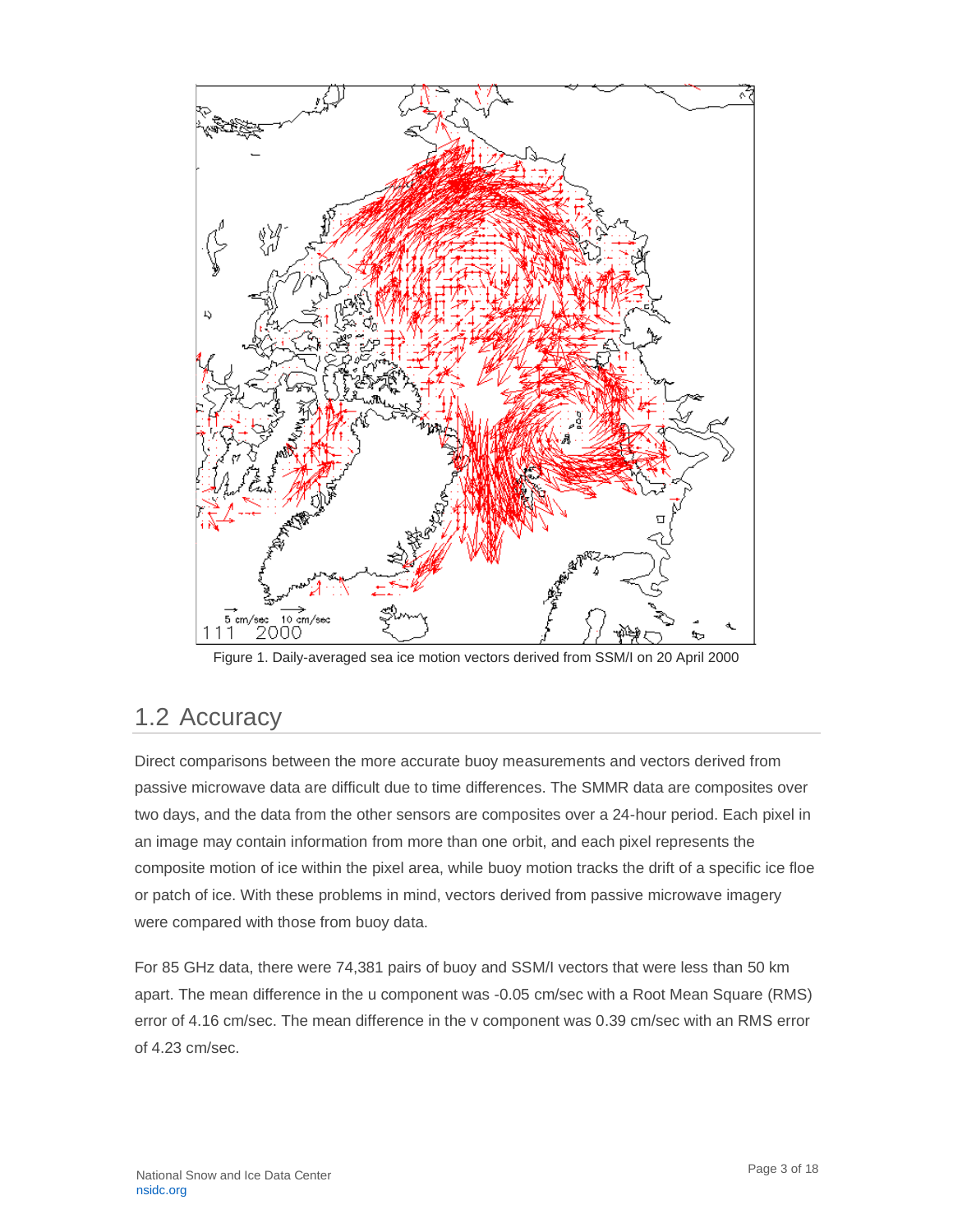For 37 GHz data, the mean difference in the u component was 0.04 cm/sec with a Root Mean Square (RMS) error of 5.05 cm/sec. The mean difference in the v component was 0.74 cm/sec with an RMS error of 5.24 cm/sec.

The pixel resolution of the AMSR-E data is similar to the resolution of the AVHRR data, and the comparison with buoys showed much the same error, with a mean error of 0.19 cm/sec and rootmean-square error of 3.52 cm/sec.

## <span id="page-4-0"></span>1.3 SMMR 48 Hour Temporal Resolution Consequences

The passive microwave motion estimates using SMMR are made using data separated by 48 hours while SSM/I-SSMIS data are 24 hours apart. SMMR data were used from 25 October 1978 through 08 July 1987 when the daily SSM/I data became available.

The daily speeds estimated by SSM/I-SSMIS data appear to be higher than SMMR data, but this is likely primarily explained by the fact that sampling every 24 hours instead of every 48 hours with the same grid spacing yields discrete speed estimates. Two day averages of the net 37 GHz SSM/I ice speeds are comparable to the 48-hour speeds computed from SMMR. However, the motion estimates derived from the horizontal and vertical polarization channels of the higher resolution channel, indicated by a value of 3.0 in the 5th column of the data file, have been found to have larger average speeds than those derived from the 37 GHz channels. This is likely primarily explained by the difference in spatial sampling relative to the time interval.

While these sensor differences affect daily motion estimates in the raw passive microwave fields, average drift aggregated over many motion estimates is largely unbiased. Therefore, these effects are ameliorated in the gridded interpolated files and are minimal in the weekly and monthly average fields.

## <span id="page-4-1"></span>2 ICE MOTION FROM AVHRR

### <span id="page-4-2"></span>2.1 Methods

Data from AVHRR channel 2 (visible band) and channel 4 (infrared) were interpolated to a 5 km resolution EASE-Grid. Channel 4 was used throughout the year, but it is not as useful during melt periods when the ice surface and water are nearly the same temperature. Channel 2 is only useful during sunlit periods in the late spring, summer, and early fall. Figure 2 shows a single orbital swath from AVHRR.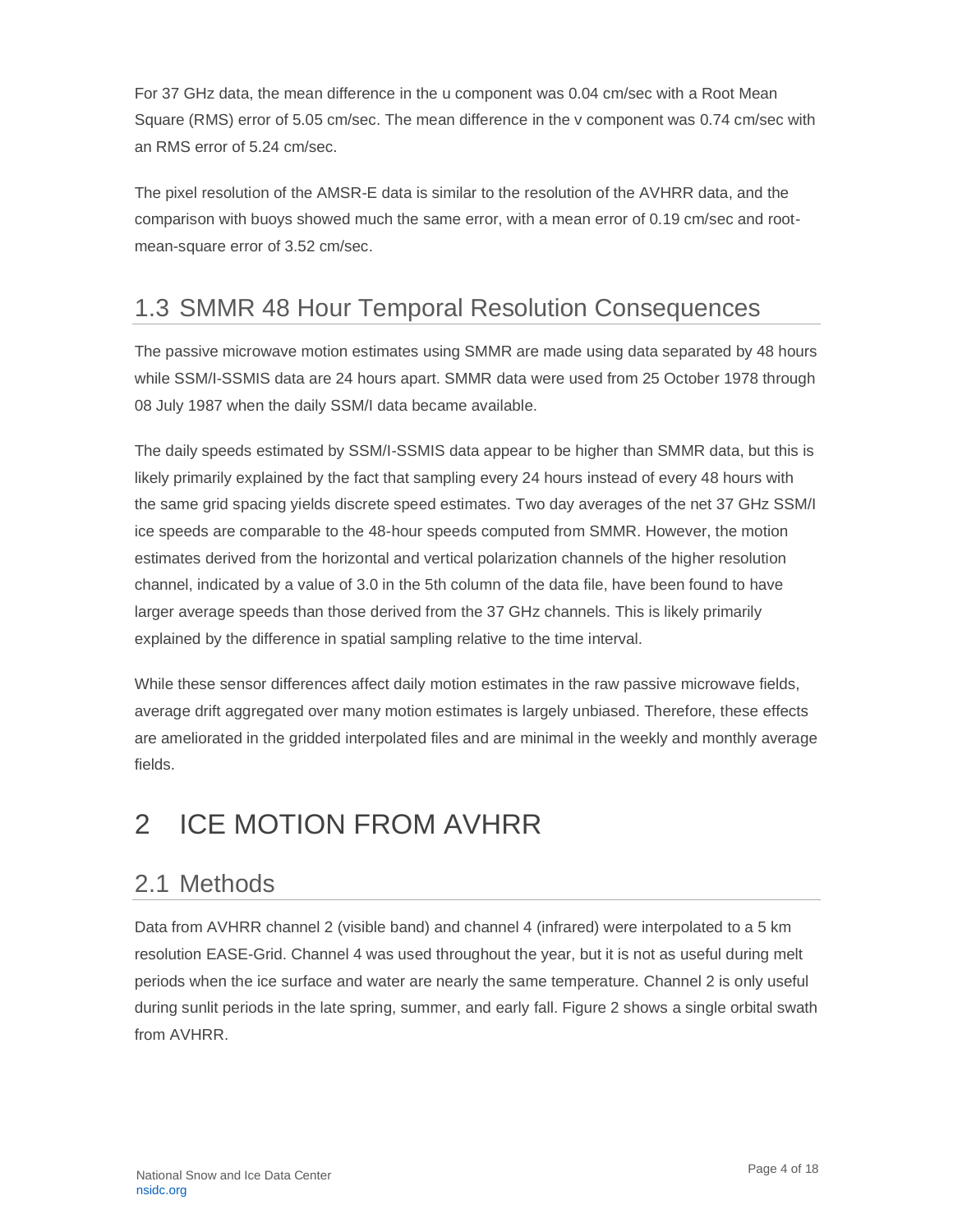

Figure 2. One AVHRR orbital swath

The visible channel is useful during summer melt conditions when microwave and infrared data are unreliable. Thermal imagery is used throughout the year except during the summer melt season when surface ice and water have nearly the same temperature. Ice displacement was derived from four daily satellite passes (0000, 0600, 1200, and 1800 GMT) and matched with the corresponding passes of the next day; therefore, ice velocities from AVHRR data represent average velocities over 24 hours. These four orbits provide full coverage of the ice-covered areas at least once per day, and up to four times near the North Pole, as Figure 3 shows.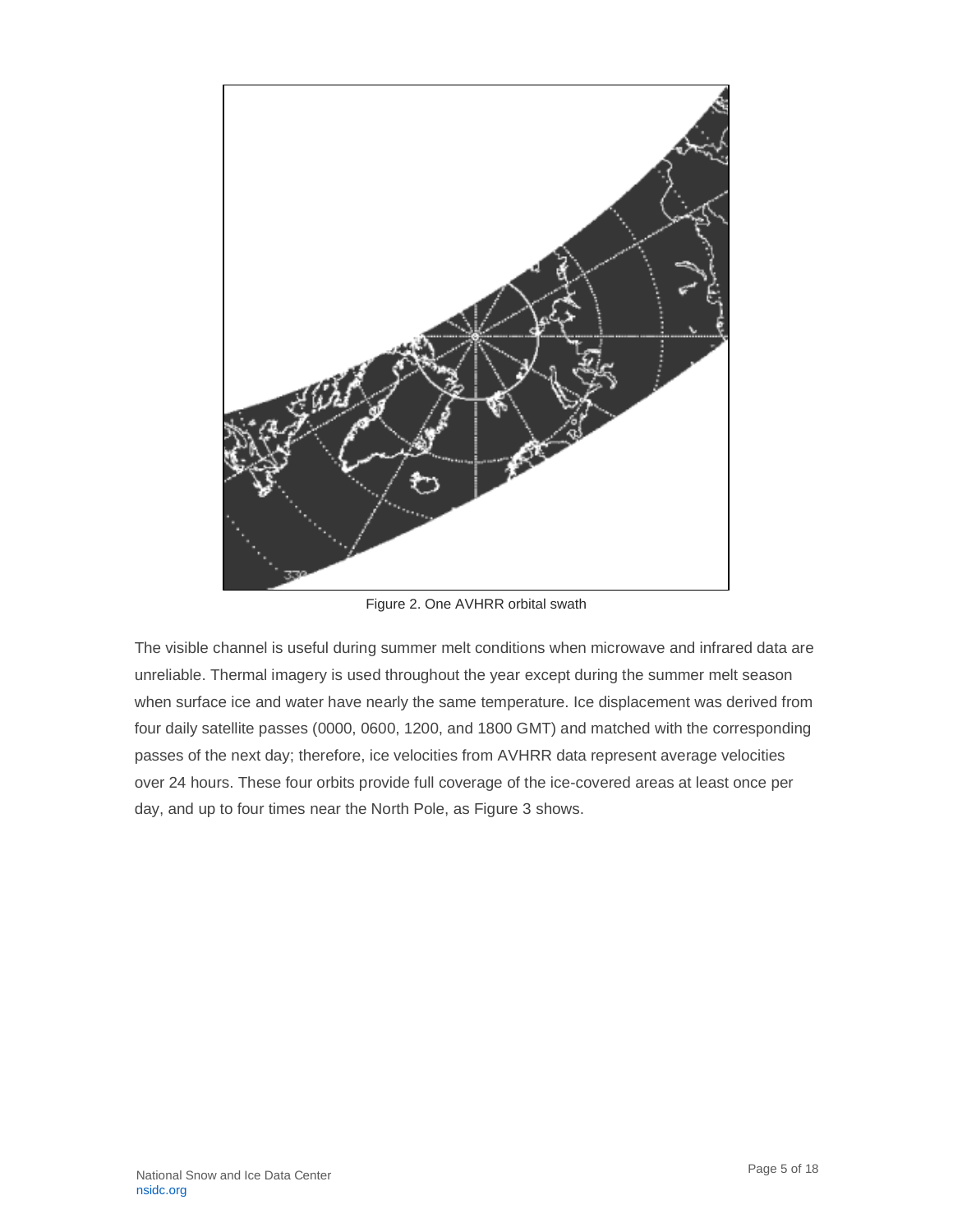

Figure 3. Four daily AVHRR orbital swaths

Calibration is not an issue with ice motion calculations; however, image registration must be optimal, otherwise errors will show a bias in the ice motion. Roll, pitch, and yaw corrections were applied to the navigation stage to minimize error.

Detection of ice displacement in AVHRR imagery was achieved with maximum cross correlation (MCC) techniques described in Emery et al. 1995. Fowler compared 10 x 10 pixel rectangular subsets of the same spatial locations between two consecutive days, and chose the location with the best correlation coefficient. The change in location is considered the ice displacement, which allows ice motion to be calculated. This method applies to each of the channels for each of the four passes.

While AVHRR provides complete satellite coverage of both polar regions, the presence of clouds obscures the surface in both the visible and infrared channels. This is the main limitation with using AVHRR data for calculating ice motion.

An AVHRR Polar Pathfinder ice extent mask was used with the MCC algorithms over ice-covered areas. To detect registration problems, the MCC method was also applied over land. If any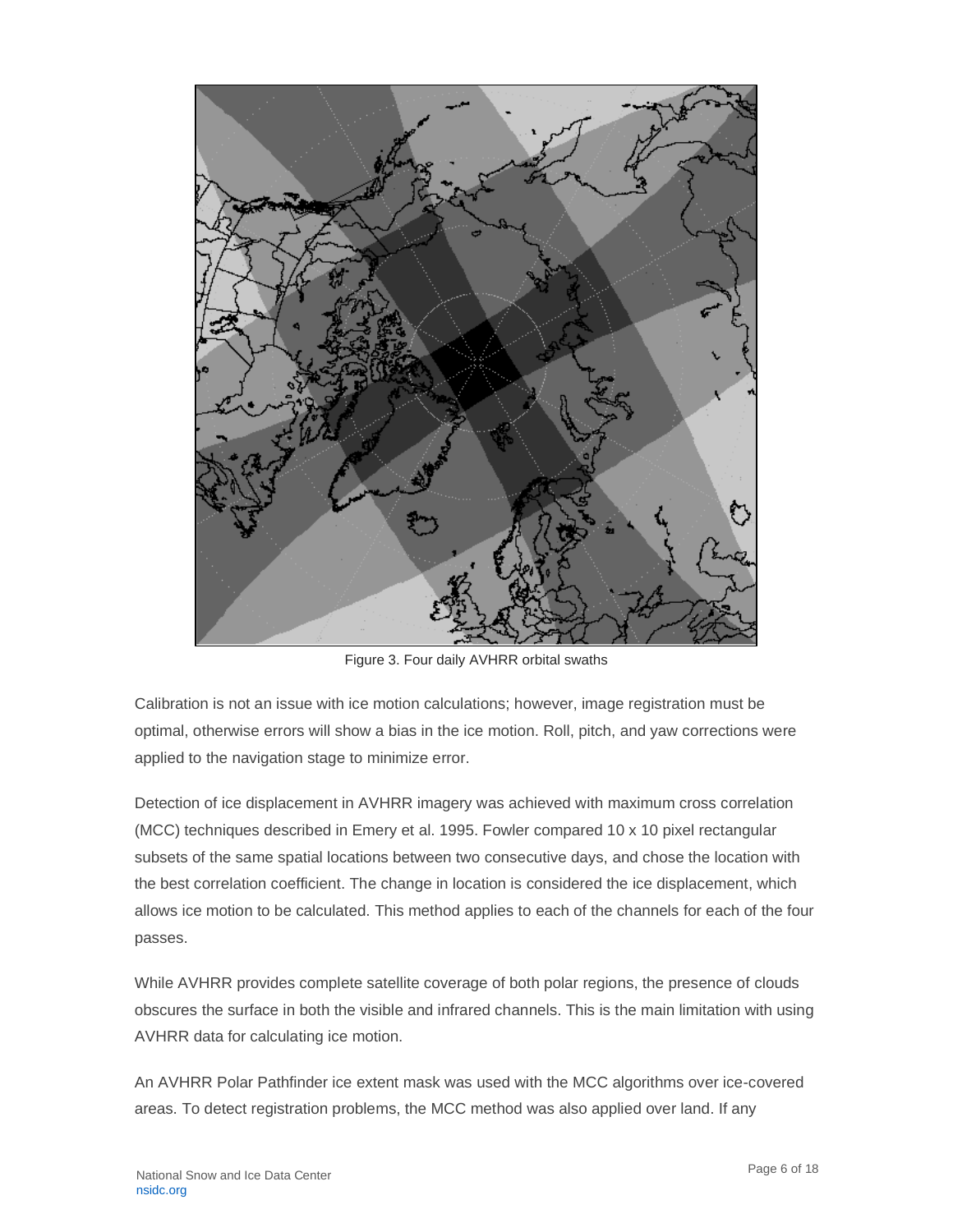displacements between image pairs occurred over land, Fowler removed this bias from the calculated ice motions. He applied a filter to the calculated vectors to remove "bad" vectors. Assuming the ice moves locally and uniformly, a spatial coherence filter is used to compare each vector with neighboring vectors. If a vector had at least three neighboring vectors that moved in a similar direction to within two pixels, that vector was considered "good."

Cloud contamination is the main reason for eliminating vectors. The MCC method assumes that ice motion of the chosen rectangular area is linear with no distortion or rotation. For most small areas, the non-linearity is small enough to not violate this assumption; however, in areas where ice motion is significantly non-linear, the MCC method cannot effectively track the ice. This is not a significant problem for the 5 km resolution AVHRR data.

All of the vector data for four passes and two channels are averaged together to create a set of daily vectors. Figure 4 contains an example of sea ice motion vectors derived from AVHRR.



Figure 4. Daily-averaged sea ice motion vectors derived from AVHRR on 20 April 2000

After filtering and merging different passes and channels, the percentage of AVHRR temporal coverage ranges from zero percent to about 40 percent. Figures 5 shows that coverage in the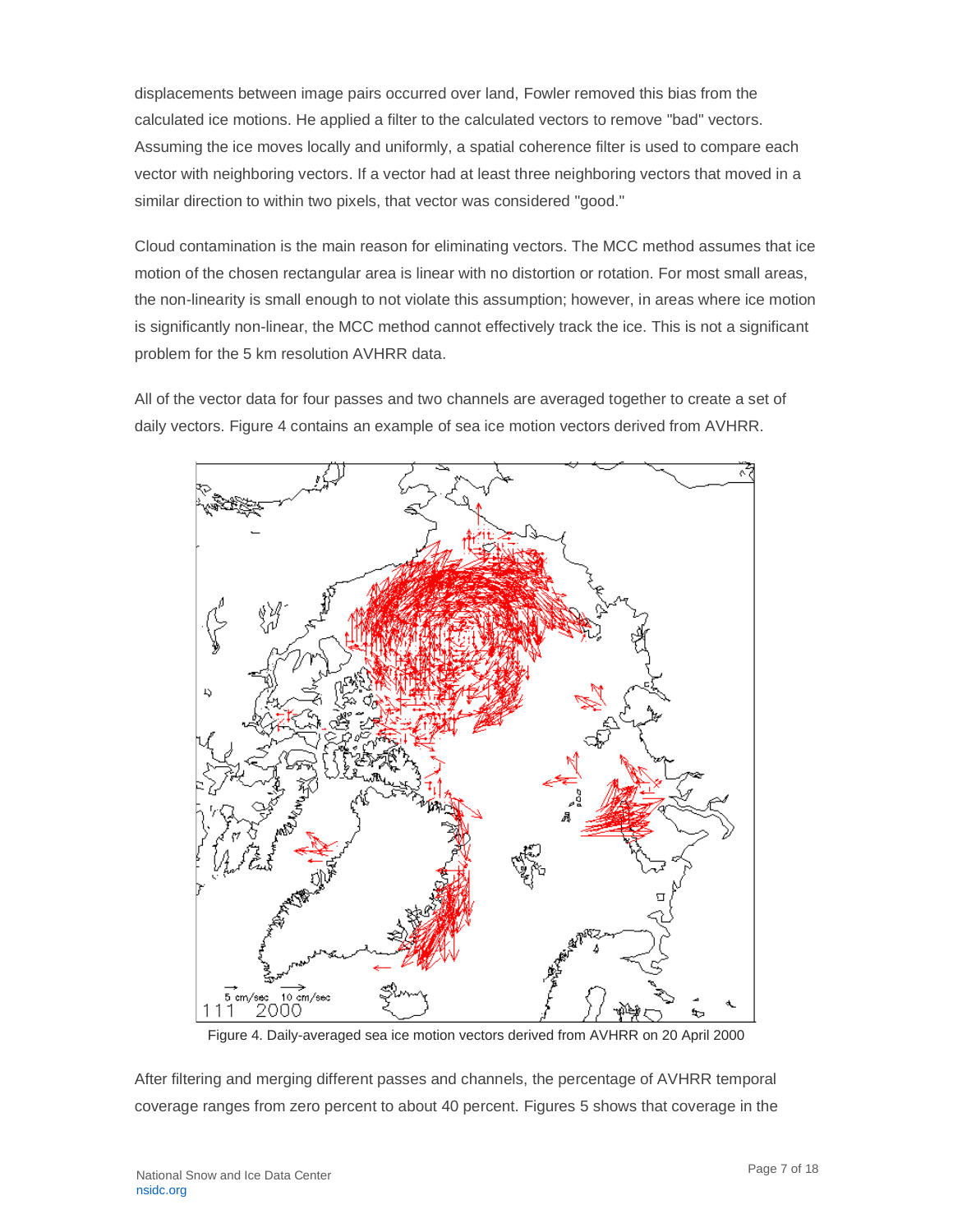Canada Basin is nearly 40 percent in the winter but much lower in other areas because of persistent cloud cover.



Figure 5. Winter coverage from AVHRR in the Arctic, shown as a percentage of days with a vector

Cloud cover is more prevalent during the summer, resulting in fewer vectors from AVHRR, as shown in Figure 6.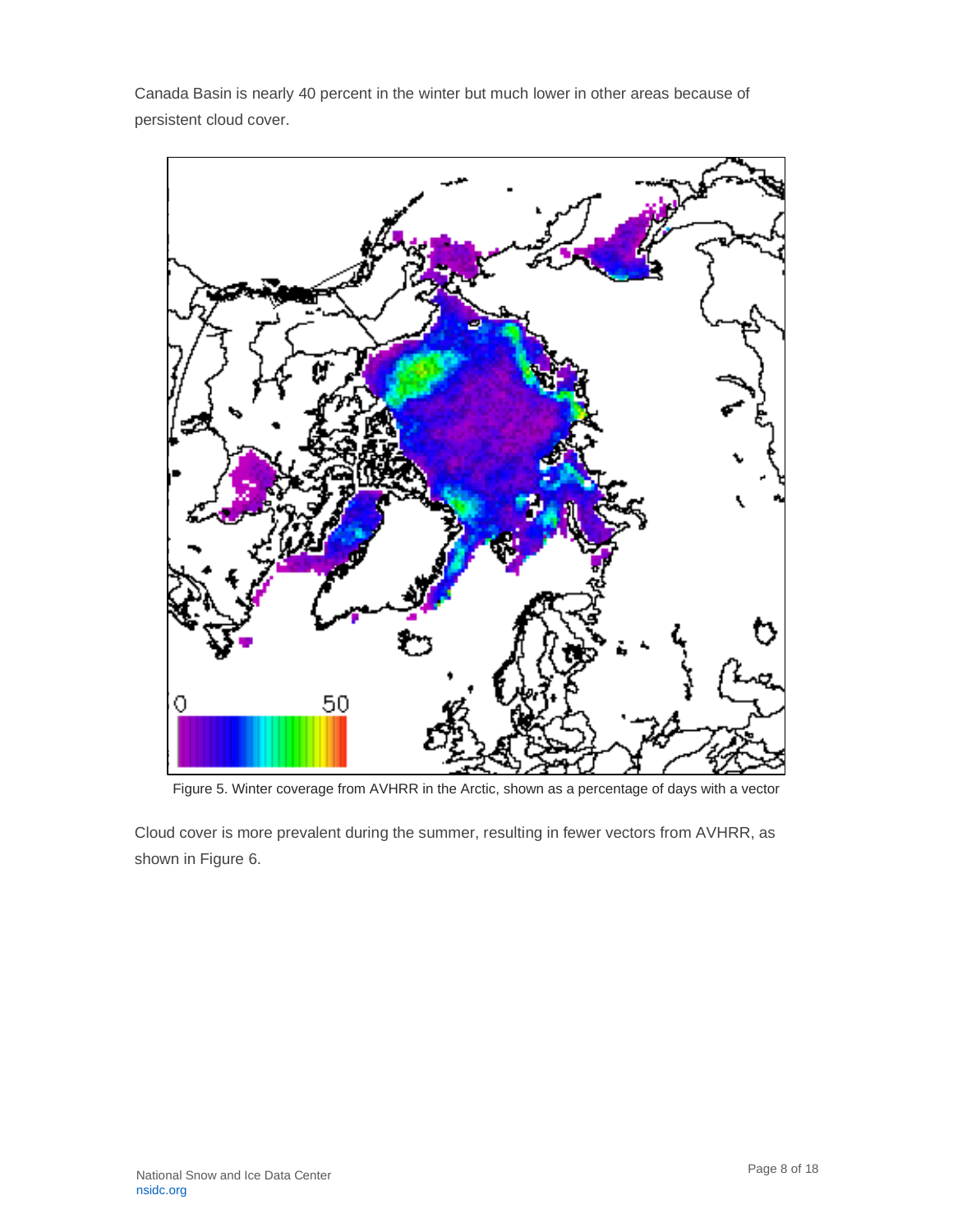

Figure 6. Summer coverage from AVHRR in the Arctic, shown as a percentage of days with a vector

Figure 7 shows that the temporal coverage of vectors derived from AVHRR in the Antarctic region is less than that in the Arctic. Cloud cover is much more persistent and frequent.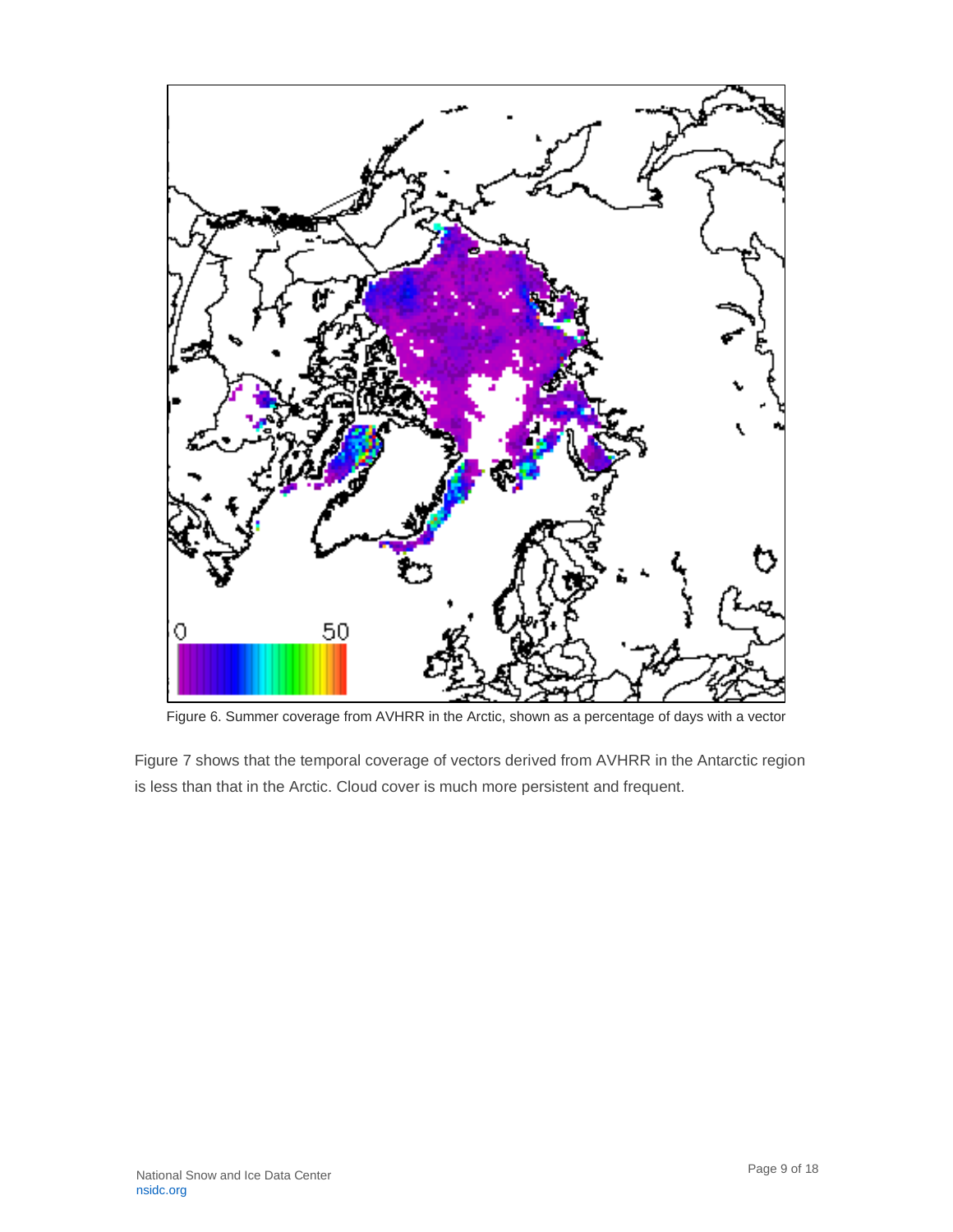

Figure 7. Summer coverage from AVHRR in the Antarctic, shown as a percentage of days with a vector

## <span id="page-10-0"></span>2.2 Accuracy

The MCC method can often detect sub-pixel resolution displacement of ice motion vectors. With satellite imagery, accuracy is between 1/3 and 1/2 pixel displacements. With AVHRR 5 km imagery, ice motion accuracy is about 2 cm/sec. Vectors derived from AVHRR imagery were compared with those from buoy data; 26,820 pairs of AVHRR and buoy vectors were less than 50 km apart. The mean difference in the u component was -0.12 cm/sec with a Root Mean Square (RMS) error of 3.31 cm/sec. The mean difference in the v component was 0.07 cm/sec with an RMS error of 3.29 cm/sec.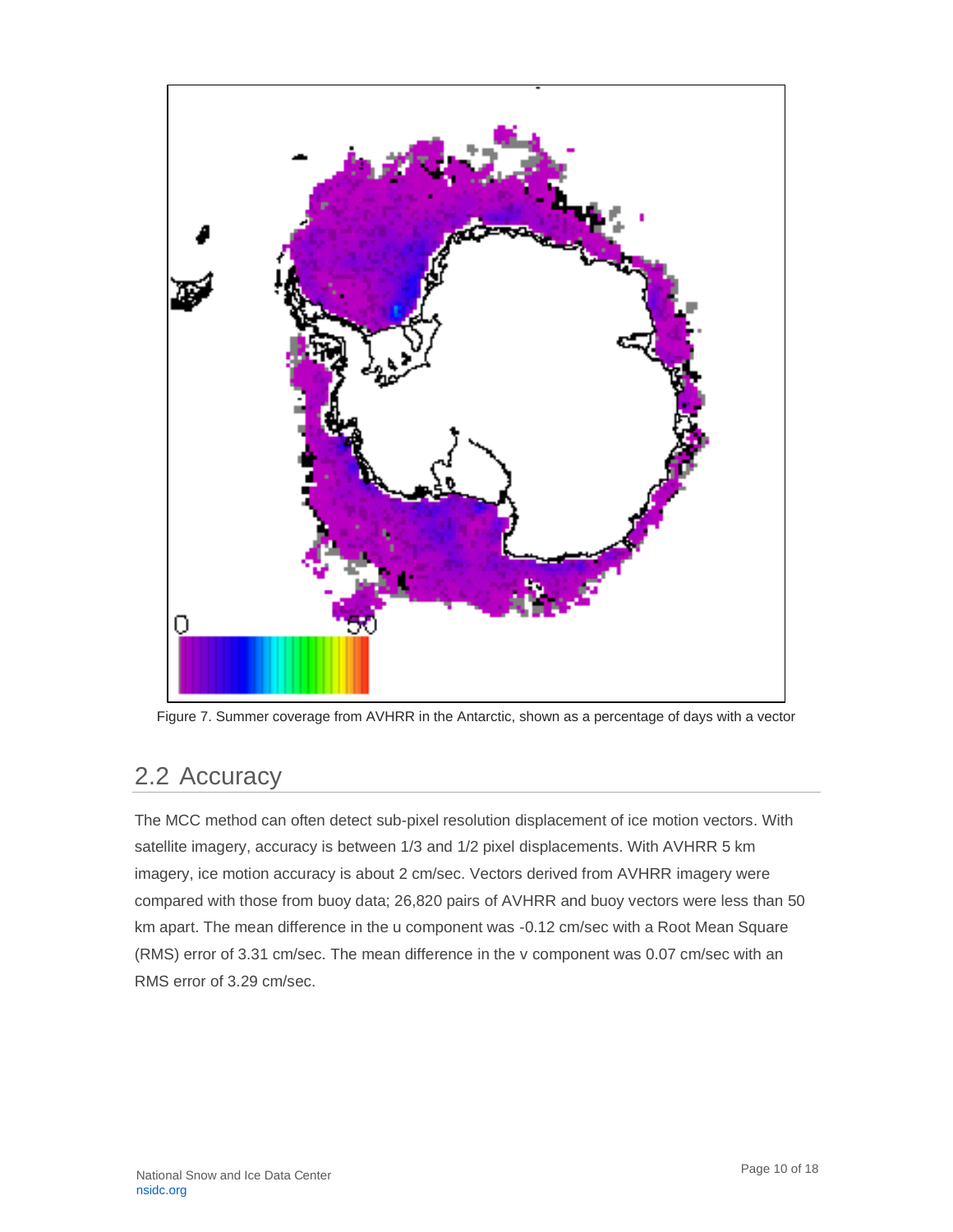## <span id="page-11-0"></span>3 ICE MOTION FROM IABP BUOYS

### <span id="page-11-1"></span>3.1 Methods

Buoy locations from the International Arctic Buoy Programme (IABP) "C" data set were interpolated to six-hour intervals on the 25 km EASE-Grid. Using the 12:00 GMT positions, the distance the buoys traveled in a 24-hour period were calculated. The number of buoys and their locations varies from year to year, but the maximum number is about 30 buoys. Usually these buoys are widely spaced; very few are placed in the Eastern Arctic.

Figure 8 shows a sample of sea ice motion vectors derived from buoys.



Figure 8. Daily-averaged sea ice motion vectors derived from buoys on 20 April 2000

#### <span id="page-11-2"></span>3.2 Accuracy

It is difficult to assign an error value to a buoy velocity. The position accuracy of the buoys is about 0.5 km. The locations are interpolated to the 6-hour interval times. The accuracy is then dependent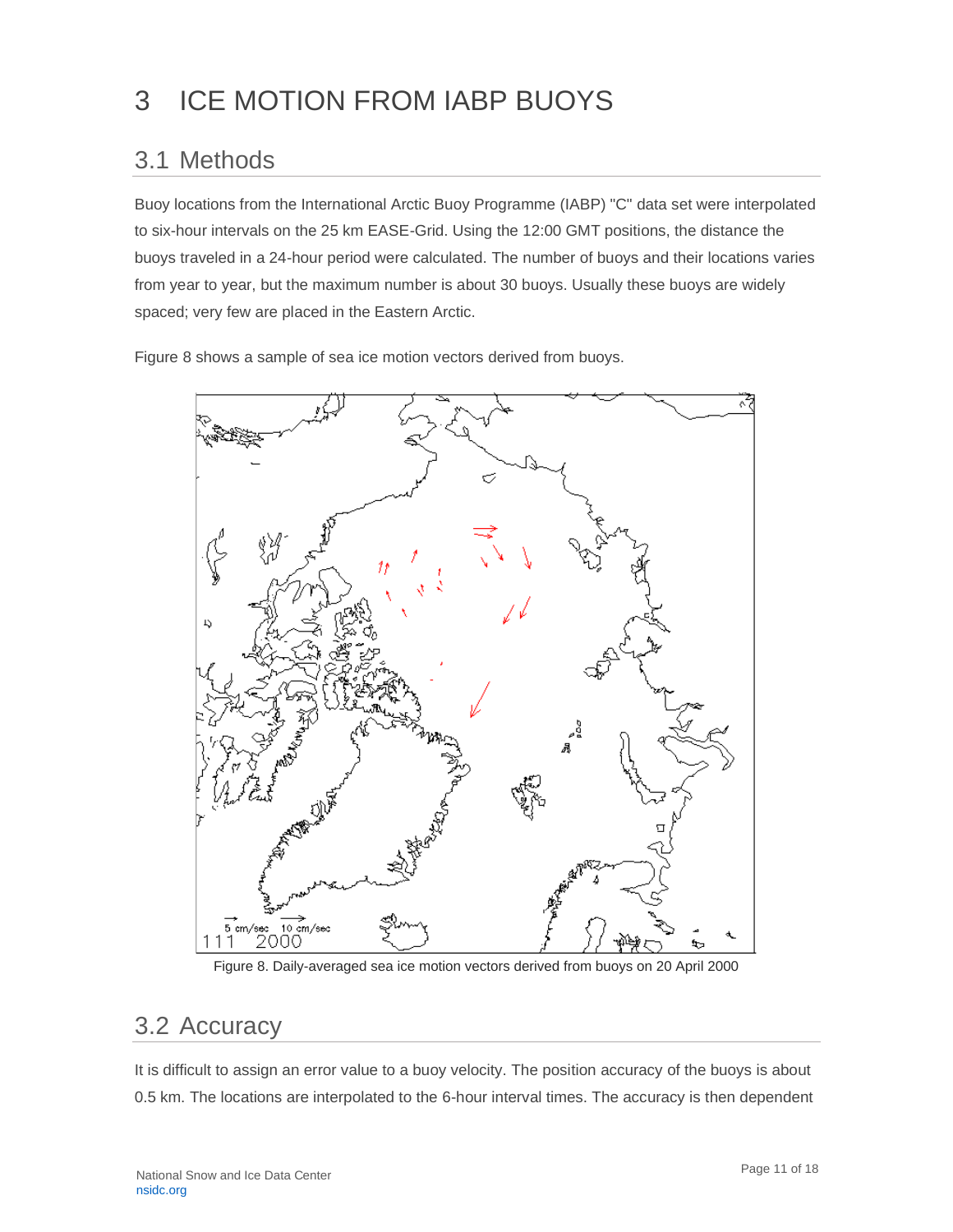upon the initial position error and the interpolation error. It could be assumed that the overall error would be less than 1 cm/sec for the average velocity over 24-hours.

# <span id="page-12-0"></span>4 ICE MOTION FROM NCEP/NCAR WINDS

#### <span id="page-12-1"></span>4.1 Methods

Due to melting ice during the summer months, passive microwave data is mostly unusable for determining ice motion; and because cloud cover obscures ice detection in AVHRR's infrared and visible wavelengths, far fewer vectors are generated. Only the relatively few buoy vectors are available all year, and these are mostly located on multi-year ice. Since there is much more first year ice covering the Arctic basin in the last decade, ice motion vectors derived from NCEP/NCAR wind reanalysis fields have been added. The NCEP/NCAR estimates are interpolated to the 25 km EASE-Grid projection. Thorndike and Colony (1982) found that, during summer conditions, the ice moves approximately one percent the speed of the wind and has a turning angle of about 20 degrees from the wind. This general rule was applied to the NCEP/NCAR winds. Adding these vectors deviates from only using vectors derived from remote sensing instruments, but they help to provide information to areas with little coverage.

Figure 9 shows a sample of sea ice motion vectors derived from NCEP/NCAR Winds.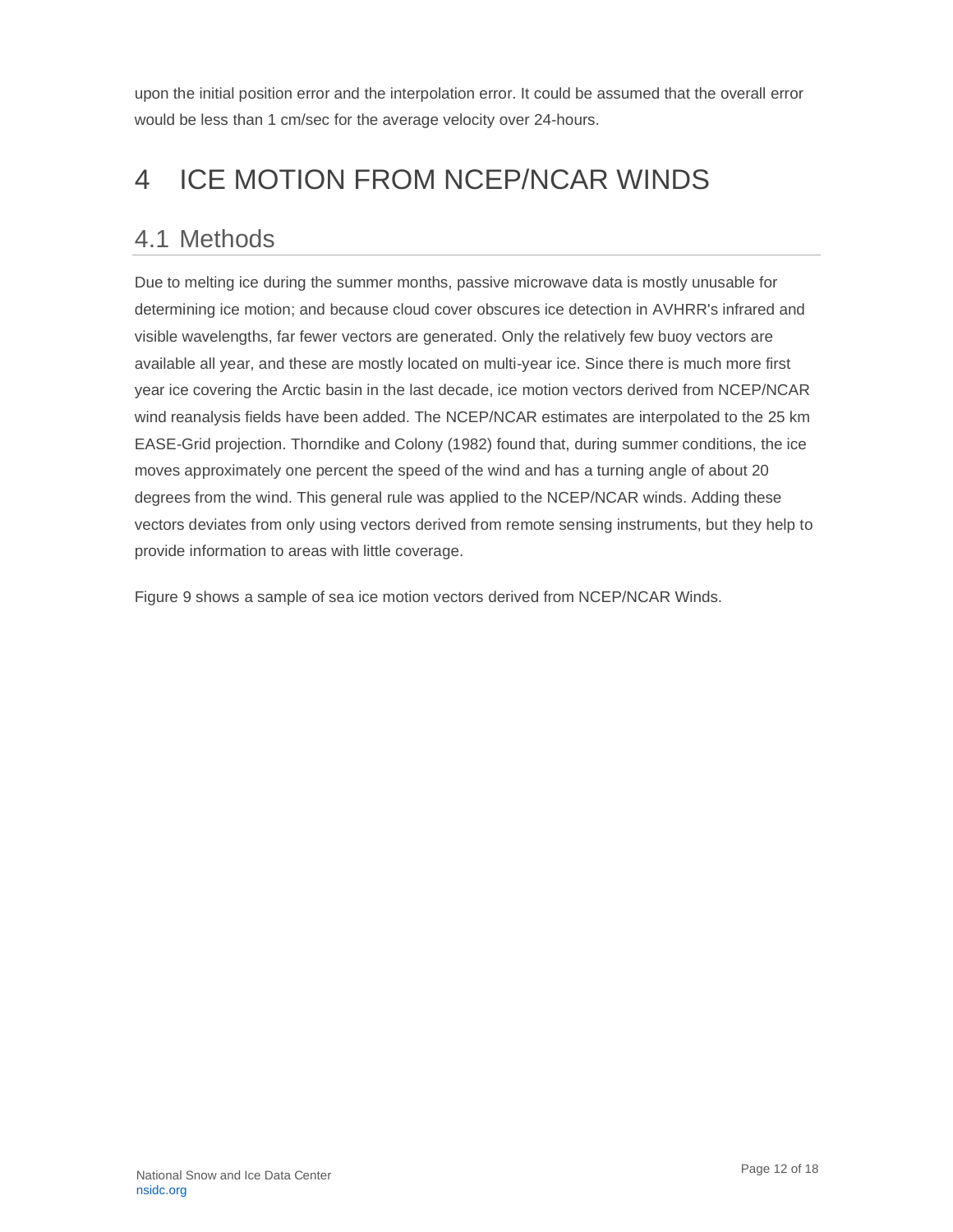

Figure 9. Daily-averaged sea ice motion vectors derived from NCEP/NCAR Winds

#### <span id="page-13-0"></span>4.2 Accuracy

The accuracy of the ice vectors from wind fields will not be as good as from other sources. First, the wind fields are from atmospheric models, not directly from satellite or buoy observations. Second, the relationships between winds and ice motion are just general rules. Comparisons with buoys show mean differences of 1.2 cm/sec and Root Mean Square (RMS) error of 6.1 cm/sec.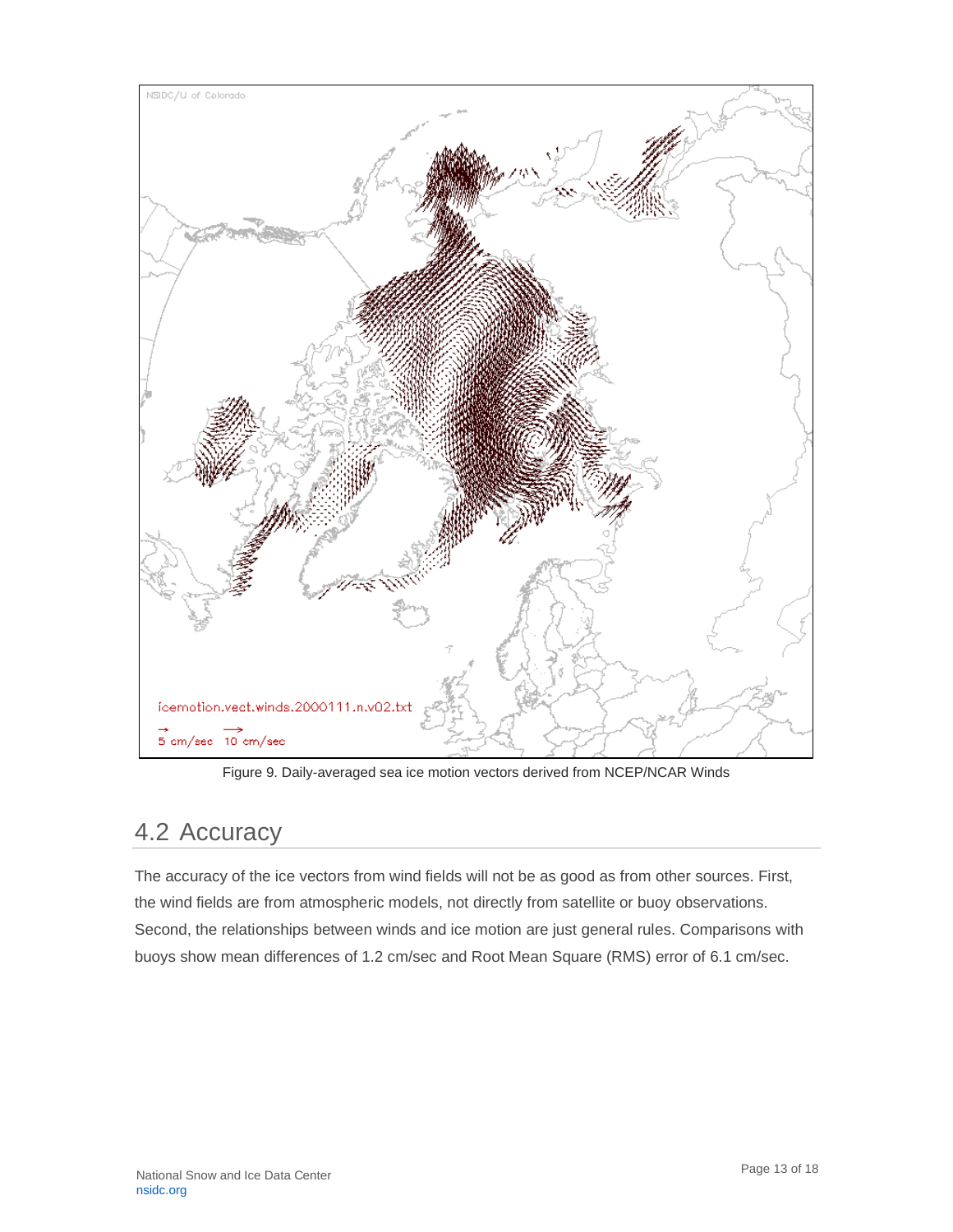# <span id="page-14-0"></span>5 MERGED DAILY GRIDDED VECTORS

## <span id="page-14-1"></span>5.1 Methods

Optimal interpolation was used to create daily gridded ice motion fields from SMMR, SSM/I-SSMIS, AMSR-E, AVHRR, IABP buoy data, and NCEP/NCAR wind data. A cokriging estimation method described by Isaaks and Srivastava (1989) was employed for the interpolation. This method utilizes the cross-correlation between several variables—in this case, the vectors derived from SMMR, SSM/I-SSMIS,AMSR-E, AVHRR, IABP buoy data, and NCEP/NCAR winds—to minimize the estimation error variance. See Figure 10 for more details.



Figure 10. Example of autocorrelation (jagged line) for the u component of the vectors derived from AVHRR

#### <span id="page-14-2"></span>5.1.1 Autocorrelation

The plot shows discontinuity near 50 km distance. If discontinuity is ignored, the autocorrelation line would cross the zero-distance line at about 0.8. This value, which is related to measurement error, is often referred to as the "nugget effect" in geostatistics. The shape of the curve is similar for both u and v vector components and for all of the auto-correlation and cross-correlation functions among all of the data sets. The major difference is the starting point at zero km distance. The autocorrelations for the ice motions for AMSR-E were very similar to AVHRR, and the vectors from the wind data were very close to the 37 GHz vectors. See Table 1 for more details.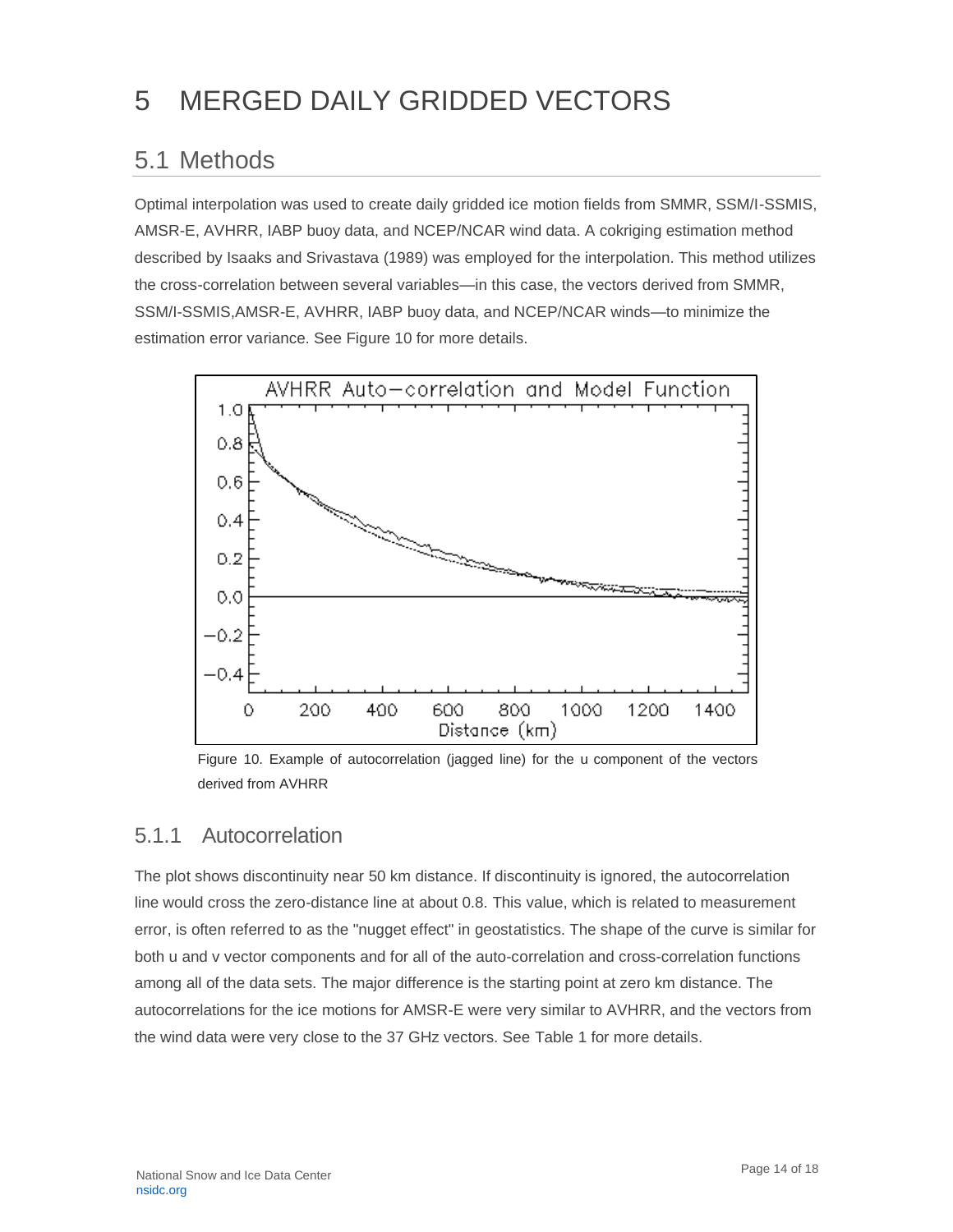|                                                    | <b>BUOY</b> | <b>AVHRR/AMSR-E</b> | <b>SSM/I-SSMIS</b><br><b>85 GHz</b> | <b>SMMR or SSM/I-</b><br><b>SSMIS 37 GHz/Winds</b> |
|----------------------------------------------------|-------------|---------------------|-------------------------------------|----------------------------------------------------|
| <b>BUOY</b>                                        | .95         | .70                 | .70                                 | .40                                                |
| <b>AVHRR/AMSR-E</b>                                |             | .85                 | .65                                 | .30                                                |
| <b>SSM/I-SSMIS 85 GHz</b>                          |             |                     | .80                                 | .40                                                |
| <b>SMMR or SSM/I-</b><br><b>SSMIS 37 GHz/Winds</b> |             |                     |                                     | .45                                                |

Table 1. Starting points for each of the auto- and cross-correlations

A simple exponential function was used to model the correlation (dotted line) in the above figure. This function provided the best model to approximate the vector data. Cross-correlations between the u and v components were performed over the entire Arctic and Antarctic regions, and it was found that they were nearly independent. The u and v components were thus treated independently and were interpolated separately for simplicity. Using the modeled correlation functions, vectors for each ice-covered area on the 25 km EASE-Grid were interpolated. See Figure 11 for an example.



Figure 11. Vector plot for 20 April 2000, where every fourth vector is plotted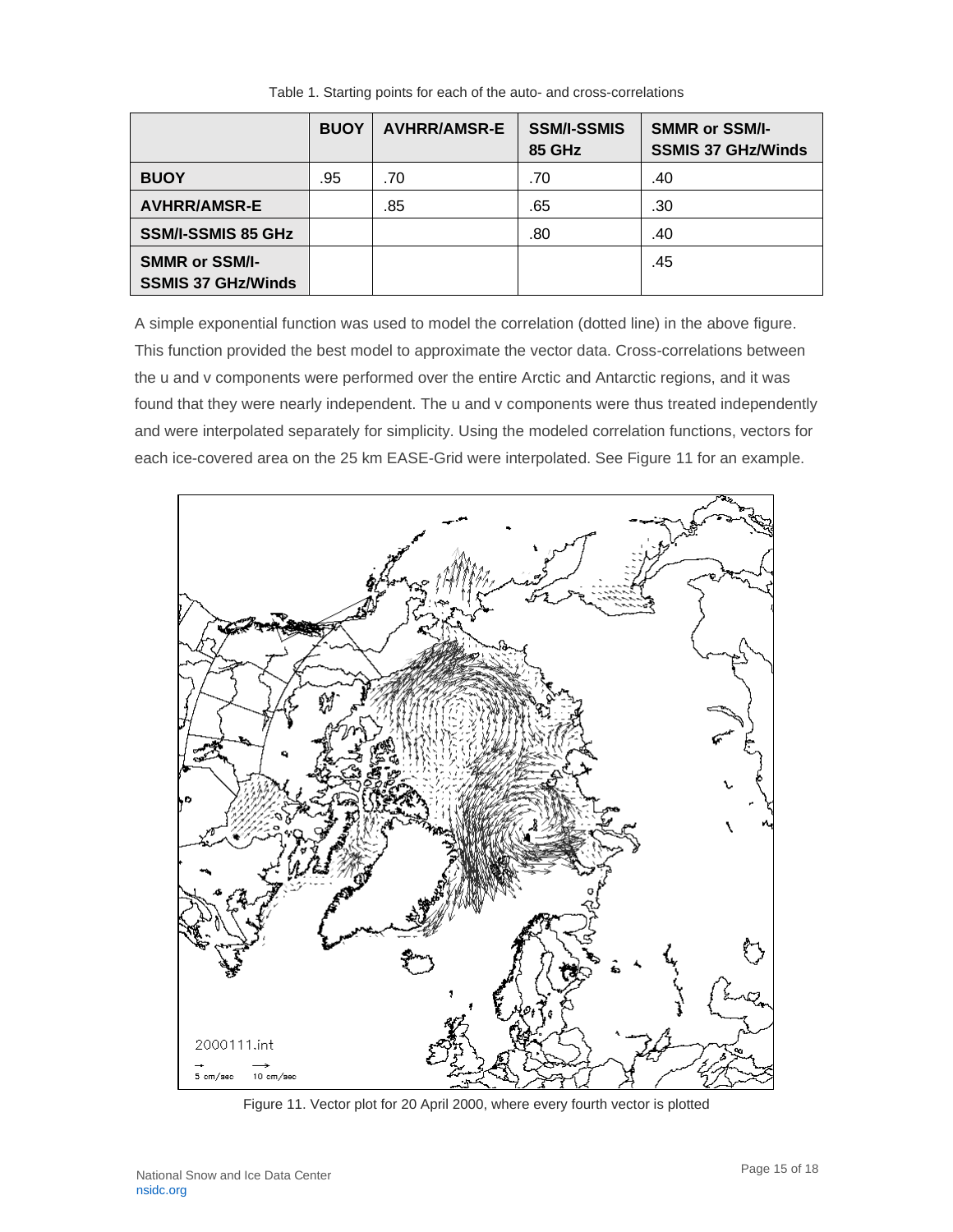#### <span id="page-16-0"></span>5.1.2 Sample daily-averaged vector plot

The number of vectors from the buoy, passive microwave, and AVHRR data varies. A plot of monthly average percent coverage of ice-covered areas shows that summer weather conditions affect the ability of satellites to track ice. Figure 12 shows the percentage of sea ice grid cells that contain vectors.



Figure 12. Percent coverage of sea ice grid cells

Figure 13 shows the average number of vectors available from each source.



Figure 13. Number of vectors from each source

Similarly, Figure 14 shows the percentage of available vectors from each source.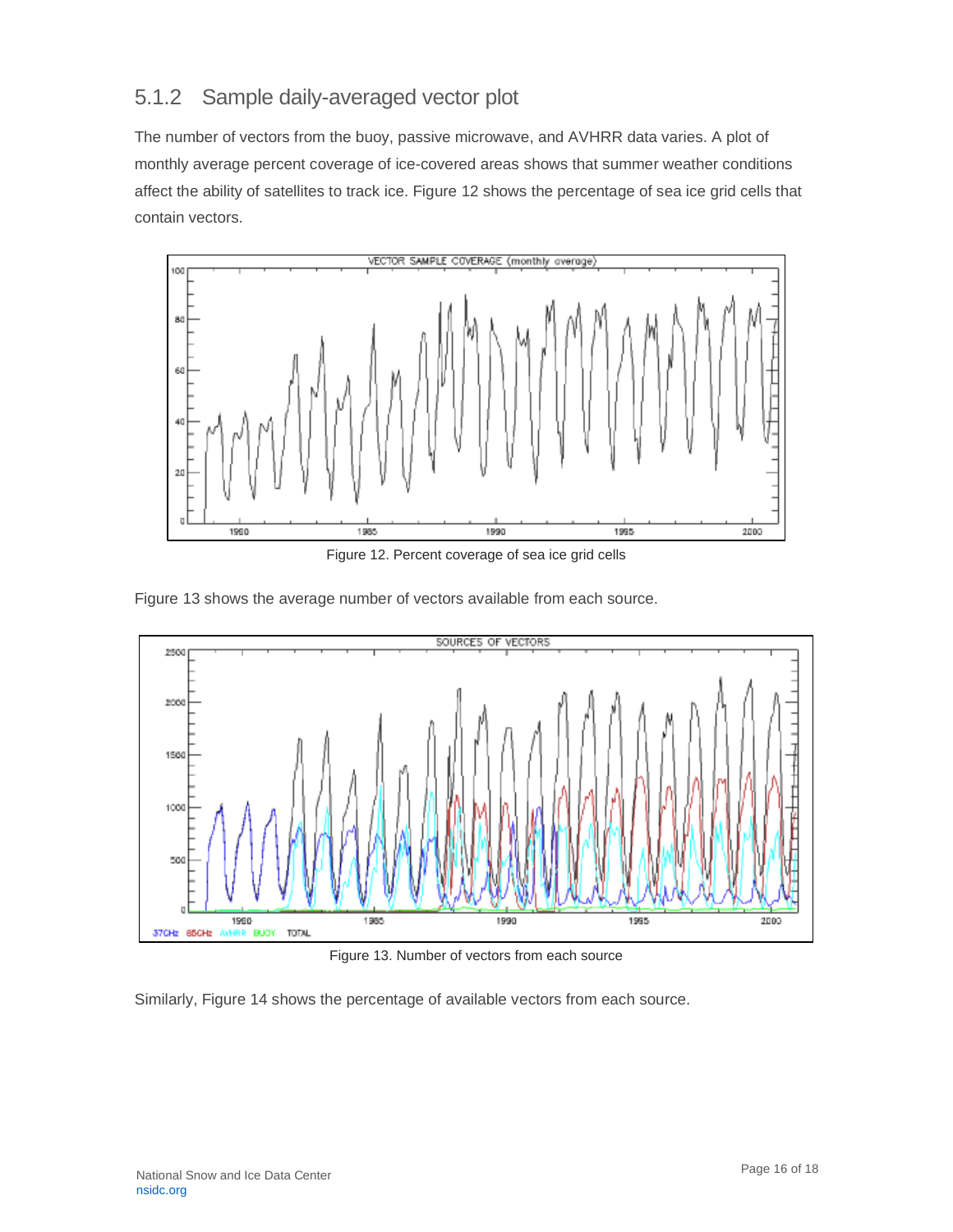

Figure 14. Percentage of vectors from each source

Note that the vectors from the 85 GHz channels began in 1987 with the launch of the SSM/I instrument.

### <span id="page-17-0"></span>5.2 Accuracy

Several years of vectors were interpolated to the same grid for comparison, but without using the buoy data. The mean difference between the interpolated u components and the buoy vectors was 0.1 cm/sec with a Root Mean Square (RMS) error of 3.36 cm/sec. For the v component, the mean was 0.4 cm/sec with an RMS error of 3.40 cm/sec.

## <span id="page-17-1"></span>5.3 Limitations

Gridded vector fields are not the optimal data set for everyone. They are best used for evaluating climatological patterns and changes in sea ice motion over the last 25 years. Various assumptions were factored into the production of gridded vector fields. For optimal interpolation, the data should be stationary, homogenous, and isotropic. Sea ice does not have these characteristics. Changes in ice concentration and thickness may negate the assumptions. In an ideal case, two-dimensional correlation functions are found at every grid location on each day to help alleviate some of these problems.

Another limitation of the data is cloud cover, which can affect a satellite's ability to discern sea ice, and thus, the number and location of available vectors on each day.

Data users should use the summer vector plots with caution due to the low number of vectors resulting from surface melt and increased cloud cover in the summer. As individual summer daily plots contain significant noise, weekly- and monthly-mean plots are more reliable.